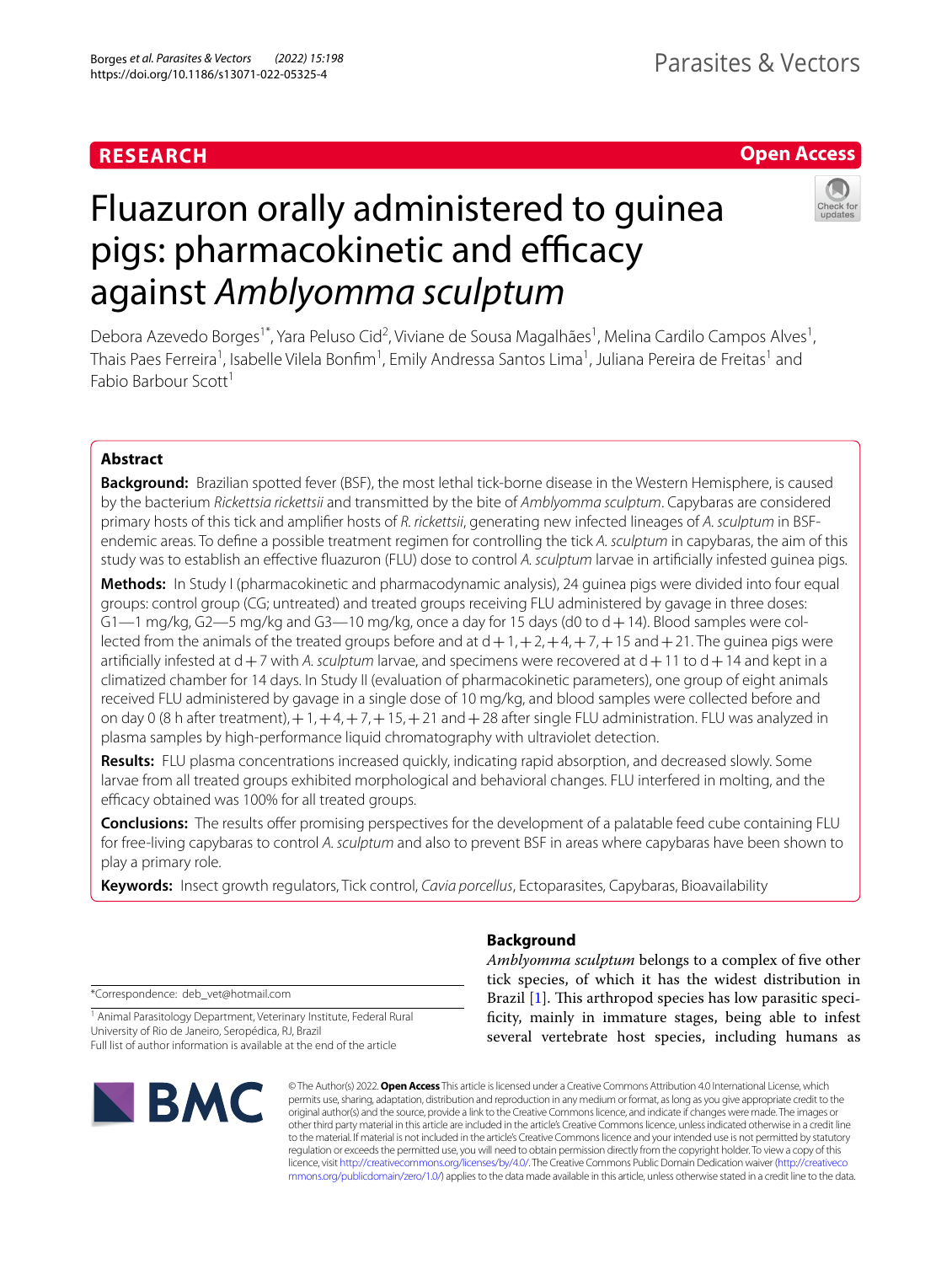accidental hosts. However, capybaras, tapirs and horses are considered its preferred hosts [\[2](#page-5-1)].

A factor that contributes to the excessive infestation of these ticks in the environment is the population imbalance of capybaras in certain areas, haing an ecological and public health impact [[3](#page-5-2)]. Capybaras are the largest living rodent [[4\]](#page-5-3) and have the capacity to adapt to anthropic habitats, with important reproductive potential. They also live in large groups and do not have predators. These factors have led to a considerable increase in the population density of capybaras, and consequently of ticks [\[5](#page-6-0)].

Brazilian Spotted Fever (BSF) is an infectious disease with high case fatality risk, caused by the bacterium *Rickettsia rickettsii* [\[6](#page-6-1)] and transmitted through the bite of ticks, mainly *A. sculptum* [[7\]](#page-6-2).

To obtain efectiveness in controlling BSF, the control of ticks such as *A. sculptum* is necessary to reduce their number in both animals and the environment. The immature stages of ticks (especially larvae) are more sensitive to chemical control measures than adults [\[8](#page-6-3)]. Therefore, reducing the presence of ticks in the immature phase is more efective than controlling the number of adult ticks. Furthermore, the correct use of acaricides in livestock is necessary to control environments infested by *A. sculptum*, since the concomitant presence of wild animals such as small mammals is common. The major issue in that case is that these wild animals can act as hosts of ticks in the immature stages, becoming keepers and dispersers of these arthropods in the environment [\[9](#page-6-4)].

Despite the severity of BSF, some in vitro studies have been published on the efficacy of *A. sculptum* control [[10–](#page-6-5)[12](#page-6-6)], and they have not been reported in in vivo studies.

The main chemical groups for tick control applied on hosts are carbamates, organophosphates, amidines, pyrethroids, macrocyclic lactones and phenylpyrazoles [\[13](#page-6-7)]. Fluazuron (FLU) belongs to a class of insect growth regulators (IGRs), and it is a chitin synthesis inhibitor [\[14](#page-6-8)]. FLU acts by interfering with molting and hatching [[15](#page-6-9)] and is widely used to control *Rhipicephalus microplus* on cattle [\[16](#page-6-10)[–18](#page-6-11)].

Few studies have described the oral administration of FLU to control ectoparasite in animals. For example, it was considered viable to control *Sarcoptes scabei* in pigs [[19](#page-6-12)]. In addition, the administration of FLU in feed cubes proved to be viable for the control of feas on wild rodents [\[20](#page-6-13), [21\]](#page-6-14).

To enable future development of feed cubes containing fuazuron for the control of the tick *A. sculptum* in capybaras, the aim of this study was to establish the bioavailability and the efective dose of FLU administered orally for the control of *A. sculptum* larvae using artifcially infested guinea pigs (*Cavia porcellus*).

## **Methods**

## **Animals**

Thirty-two clinically healthy guinea pigs (16 males and 16 females), 6–8 months old, weighing 0.6–1 kg, were included in the study. The animals had not been treated with ectoparasiticides in the 3 months before treatment. All animals were housed individually in cages whose dimensions were 0.60 m (height)  $\times$  1.2 m (width)  $\times$  0.60 m (depth), placed on a masonry floor, with supply of freshwater ad libitum and dry feed for guinea pigs twice a day, according to the weight and need of each individual. The temperature of the room where the animals were kept was controlled by air conditioning, keeping it at  $21 \pm 1$  °C. Also, environmental enrichment measures were adopted to reduce stress caused by the confnement and management necessary to conduct the study.

## **Groups and treatment**

Two studies were carried out, as follows:

Study I: This study aimed to determine the influence of FLU doses on plasma concentrations and efficacy. For pharmacokinetic and pharmacodynamic (PK/PD) analysis, 24 animals were divided into four groups (six animals/group): control group (CG; untreated) and groups 1 (G1), 2 (G2) and 3 (G3), receiving FLU administered by gavage in three doses, G1—1 mg/kg body weight, G2—5 mg/kg body weight and G3—10 mg/kg body weight, once a day for 15 days (d0 to  $d+14$ ). The guinearpigs were randomized by sex and weight. A decreasing list for each sex was prepared with the weight of each animal. Then the animals were divided into four groups (CG, G1, G2 and G3), and a lottery was conducted from the heaviest to the lightest animal, allocating one in each group, and so on, until attaining six replicates in the four groups, with three males and three females in each group.

Study II: This study aimed to perform descriptive pharmacokinetics. Determination of the pharmacokinetic parameters of FLU was obtained by evaluating the single-dose, compartmental model study. For evaluation of pharmacokinetic parameters, one group with eight animals received FLU administered by gavage at a single dose of 10 mg/kg.

## **Pharmacokinetic analysis**

Study I: Blood was collected from the animals of G1, G2 and G3 in heparin tubes by jugular venipuncture before and after the frst treatment with FLU on days + 1, + 2, + 4, + 7, + 15 and + 21.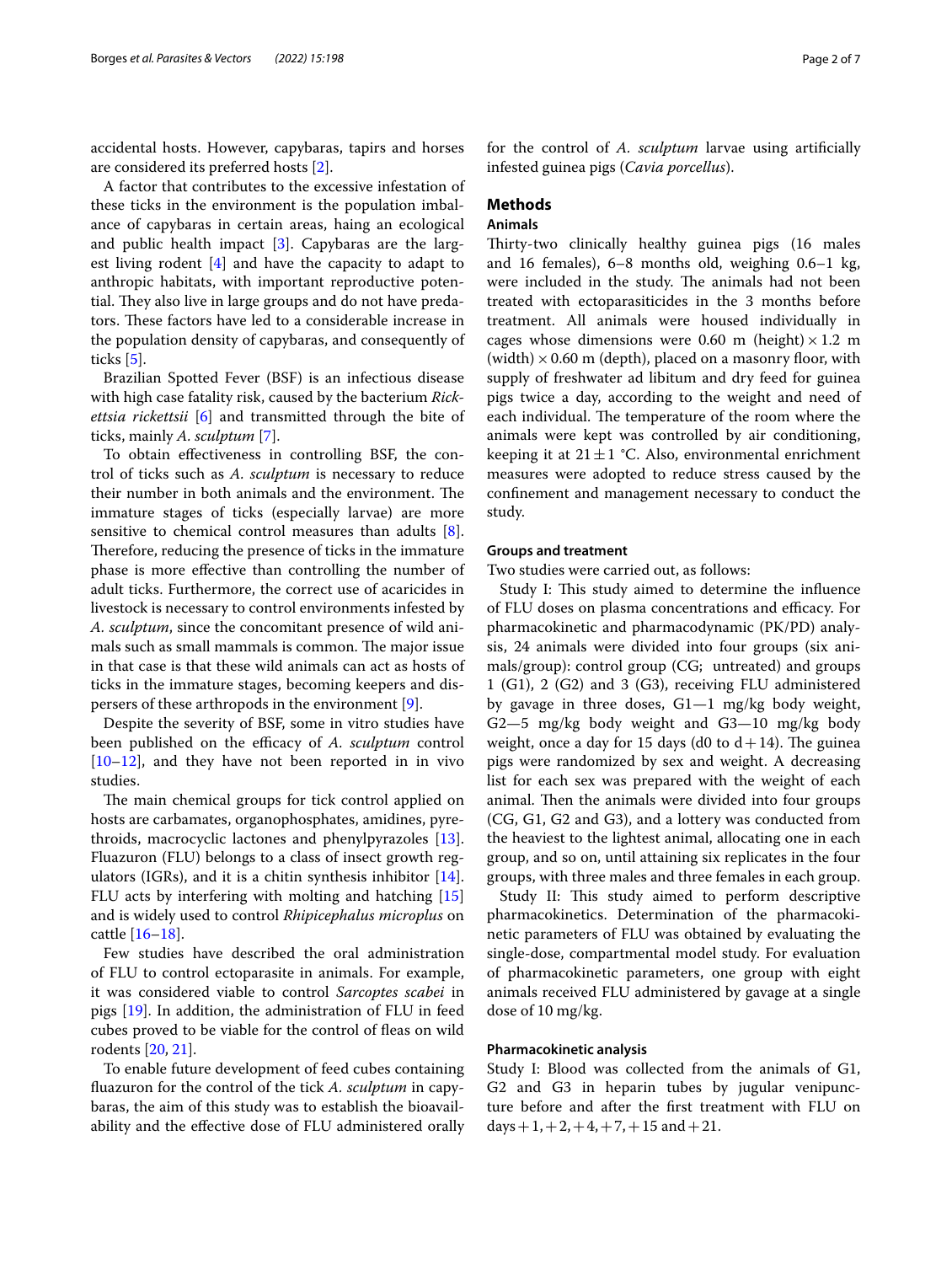Study II: Blood samples were collected before and on days 0 (8 h after treatment),  $+1, +4, +7, +15, +21$ and  $+28$  after administration of a single FLU dose.

In both studies the plasma was obtained by centrifugation at 756 *g* for 10 min at 4 °C and was stored at  $-$  20 °C until analysis.

Pharmacokinetic parameters were determined using the PK solver program (Microsoft Excel®, Redmond, WA, USA), using the non-compartmental model of extravascular administration. All PK parameters were calculated using the individual plasma concentration versus time data. The maximum measured concentration for a particular animal (Cmax) and the time from dosing to the maximum concentration (Tmax) were measured individually. The area under the curve from zero to last time t (AUC0-t) was calculated using the linear trapezoidal method and extrapolated to infinity (AUC0- $\infty$ ).

Results are expressed as arithmetic mean $\pm$ standard deviation (SD). Data were statistically analyzed by oneway ANOVA followed by the Tukey test for multiple comparisons using GraphPad Prism 6.0 with 95% signifcance ( $p \le 0.05$ ).

## **Analytical procedures**

The plasma concentrations of FLU were analyzed by high-performance liquid chromatography (HPLC) with ultraviolet detection and solid-phase extraction (SPE) according to the procedure described by Ferreira et al. [[22\]](#page-6-15), adapted and optimized for guinea pig plasma. Plasma samples were subjected to SPE clean-up using Discovery 18-LT extraction cartridges (500 mg, 3 ml) (Supelco, USA) connected to a Visiprep SPE vacuum manifold (Supelco, USA), using acetonitrile as eluent solvent. The eluate was evaporated to dryness and reconstituted in 100 μl acetonitrile. The chromatographic separation was performed using a C18 column (Kromasil, 3.5  $\mu$ m; 4.6 × 100 mm; Tedia, Rio de Janeiro, Brazil), preceded by a C18 guard column (Kromasil, 3.5 µm;  $4.6 \times 10$  mm; Tedia, Rio de Janeiro, Brazil), both maintained at 25  $°C$ . The mobile phase consisted of acetonitrile: water (80:20,  $v/v$ ) with a flow rate of 1.0 ml/min. The UV wavelength was set at 260 nm, and the injection volume was 20 µl.

## **Efficacy studies**

The larvae of *A. sculptum* used in the experiment were obtained from colonies maintained in rabbits in the Laboratory for Experimental Chemotherapy in Veterinary Parasitology of Federal Rural University of Rio de Janeiro.

To evaluate whether FLU could interfere with the ecdysis of engorged *A. sculptum* larvae, the guinea pigs of the treated groups received FLU by gavage at three diferent doses once a day on experimental days 0 to 14 (Study I).

On  $d+6$ , a calico bag was attached on the back [[23\]](#page-6-16) of each animal (including the treated group) with Unna's paste [\[24](#page-6-17)] and adhesive plaster. All guinea pigs (tickbite naïve) were infested with approximately 1000 unfed *A. sculptum* larvae on d+7 (the number of larvae used for infestation process was not determined by individual counting but taken from egg mass weights, with a count of eggs by gram, whereas the egg hatching percentage was pre-determined).

The first observation was performed after 24 h, the period needed for larval attachment. Daily, from  $d+8$ to  $d+14$ , the calico bags were inspected and naturally detached engorged ticks were collected, counted and immediately transferred to an incubator at 27 ºC and 85% RH, where they were kept. After this, all ticks were evaluated and counted as alive or dead.

Statistical analysis of the number of engorged larvae detached was performed regarding data normality, using the Shapiro-Wilk test, between the experimental groups.

The average percentage data of molting from engorged larvae to nymph were used to determine whether there was a signifcant diference using ANOVA (a criterion) between the experimental groups. In all analyses a significance percentage≥95% was considered. Analyses were performed using the statistical program BioEstat 5.3 [[25](#page-6-18), [26\]](#page-6-19).

## **Results**

## **Pharmacokinetic analysis**

Clinically, no adverse reactions were observed in any of the guinea pigs treated with FLU administered by gavage. In all experimental groups, plasma concentrations of FLU were quantifed at all post-treatment sampling times.

The mean values of FLU plasma concentration of each group (Study I) are shown in Table [1.](#page-3-0)

Daily dose administrations for 15 days generated concentrations of FLU in plasma ranging from 50.87 to 400.67 ng.ml<sup>-1</sup> at the lowest dose (1 mg/kg), from 164.44 to 509.99  $\text{ng.ml}^{-1}$  at the medium dose (5 mg/kg) and from 293.84 to 701.43 ng.ml<sup>-1</sup> at the highest dose (10 mg/ kg). The lowest dose presented lowest concentration values in plasma compared with medium and highest dose, since the statistical analyses showed signifcant diference  $(p<0,005)$  at the first day of evaluation (Day + 1). However, for medium and highest doses, although increasing the dose resulted in an increase of FLU plasma concentration, multiple doses (once a day for 15 days) did not lead to an increase of FLU concentrations over the course of treatment at both doses—no signifcant diferences were observed between the evaluation days.

In Study II, the FLU plasma concentration versus time curves after single treatment are shown in Fig. [1.](#page-3-1) FLU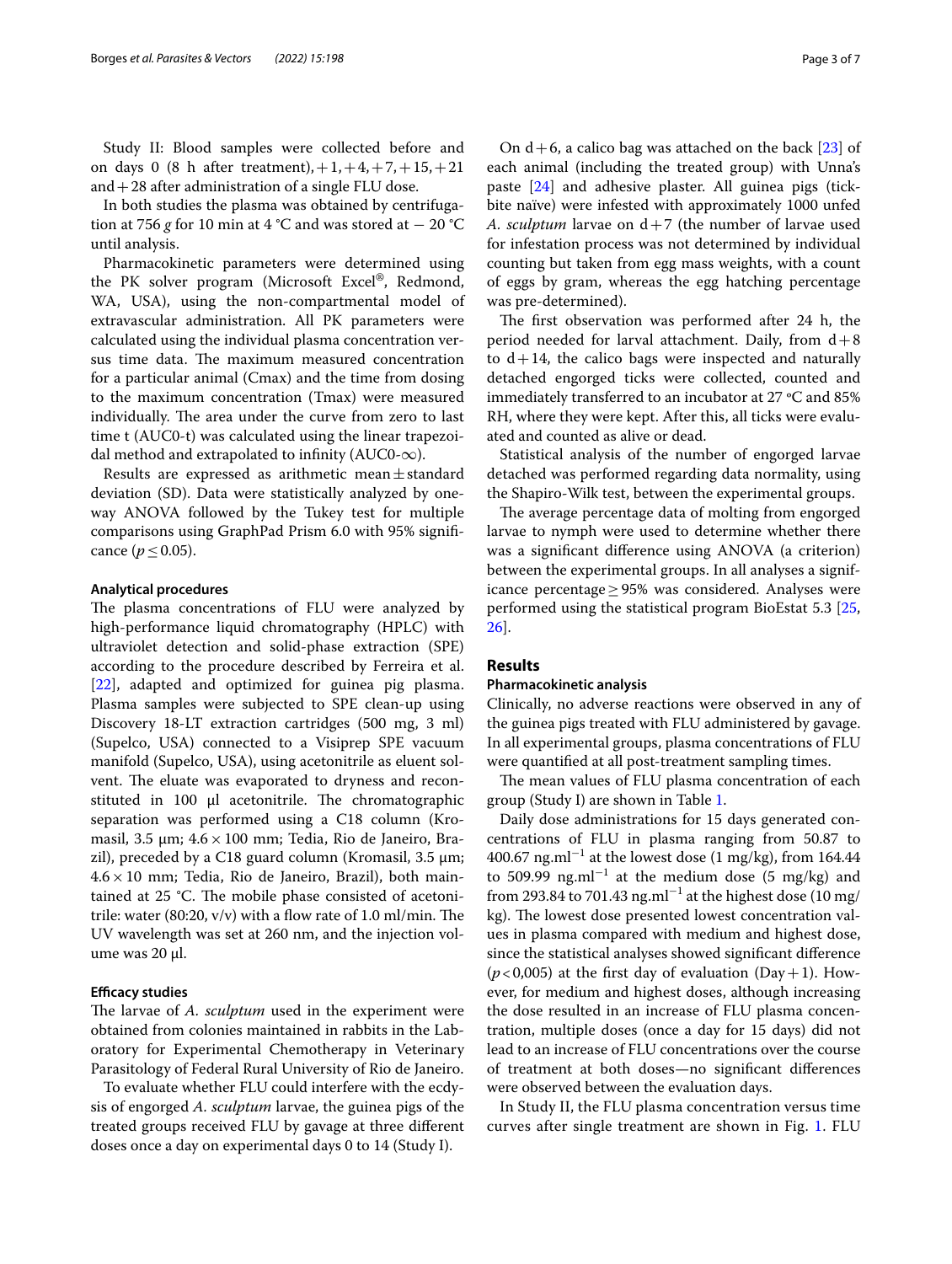| Groups                   | Evaluation days                |                                |                             |                              |                                                |                                     |  |  |
|--------------------------|--------------------------------|--------------------------------|-----------------------------|------------------------------|------------------------------------------------|-------------------------------------|--|--|
|                          | $Day + 1$                      | $Day + 2$                      | $Day + 4$                   | $Day + 7$                    | $Day + 15$                                     | $Day + 21$                          |  |  |
| G1(1 mg/kg)              | $50.87 \pm 3.55^a$             | 298,99 ± 141.45 <sup>a,b</sup> | $400.67 + 160.53^{a,b}$     | 98.12 ± 19.89 <sup>a,c</sup> | $157.83 + 102.64^{\text{a},\text{b},\text{c}}$ | $52.29 + 29.43^{\text{a},\text{c}}$ |  |  |
| G <sub>2</sub> (5 mg/kg) | 164.44 $\pm$ 9.78 <sup>b</sup> | $226.96 \pm 110.04^{\circ}$    | $509.99 \pm 366.23^{\circ}$ | $250.20 \pm 79.95^{\circ}$   | $348.37 \pm 158.47^b$                          | $161.40 \pm 66.62^{\circ}$          |  |  |
| G3 (10 mg/kg)            | $377.77 + 46.62^b$             | $525.00 \pm 38.50^{\circ}$     | $701.43 + 423.42^b$         | $519.02 + 273.33^{b}$        | $499.73 + 220.76^{b}$                          | $293.84 \pm 151.17^b$               |  |  |

<span id="page-3-0"></span>**Table 1** Mean±SD of plasma concentration of fluazuron (ng.ml<sup>−1</sup>) in guinea pigs treated orally in multiple doses with doses of 1 mg/ kg, 5 mg/kg and 10 mg/kg during the treatment period

<sup>a</sup> values of G1 differ from G2 and G3 in all evaluation days (significance level of 5%)

 $^{\rm b}$  values of G2 and G3 do not differ from each other in all evaluation days; on the average line of G1  $+2$ ,  $+4$  and  $+15$  do not differ from each other (significance level of 5%)

 $\cdot$  on the average line of G1  $+7$ ,  $+15$  and  $+21$  do not differ from each other (significance level of 5%)



<span id="page-3-2"></span><span id="page-3-1"></span>**Table 2** Pharmacokinetic parameters of fuazuron following orally administration of fuazuron (10 mg/kg) to guinea pigs  $(n=8)$ 

| Arithmetic mean $\pm$ SD |
|--------------------------|
| $356.55 + 133.75$        |
| $0.77 + 0.35$            |
| $2327.99 + 673.39$       |
| $7768.13 + 708.61$       |
| $6.94 + 1.47$            |
|                          |

*tmax* time to reach peak plasma concentration, *Cmax* peak plasma concentration, *AUC* area under the (zero moment) curve from time 0 to the last detectable concentration, *t1/2* terminal half-life, *AUC* area under the (zero moment) curve from time 0 to infnity

plasma concentrations increased quickly, indicating rapid absorption, reaching  $C_{\text{max}}$  of 356.55  $\pm$ 133.75 ng/ ml at  $0.77 \pm 0.35$  days (T<sub>max</sub>), with absorption intervals (AUC0-t) of  $2327.99 \pm 673.39$ , ng/ml\*d, and slow elimination with  $t_{1/2}$  of 6.94  $\pm$  1.47 (Table [2\)](#page-3-2).

## **Efficacy studies**

All data regarding efficacy can be seen in Table [3](#page-4-0). The ticks detached from  $d+11$  to  $d+14$ , and the means of recovery values of engorged specimens were 266.8  $(\pm 54.6)$  for CG, 419.2 ( $\pm 276.0$ ) for G1, 427.2 ( $\pm 244.6$ ) for G2 and 371.3 ( $\pm$  203.1) for G3 (Table [3\)](#page-4-0).

The results showed that the data had nonparametric distribution. Data were  $log_{10}$  transformed for normalization. The Shapiro-Wilk test was used, noting that the data reached a normal distribution. Later, ANOVA (a criterion) was used to compare the mean number of engorged larvae recovered between the experimental groups. The results showed no significant difference  $(p=0.8123)$  for engorged larvae detached.

Immediately after detachment, some larvae from all treated groups, mainly G3, although alive, exhibited morphological and behavioral changes, such as stunted size, elliptical shape, fragile integument and lethargy.

The mean molting percentage for the control group was 92.4%  $(\pm 7)$ , while for all treated groups it was 0 (100% efficacy). There was a significant difference between the mean molting percentage of the control group and the three medicated groups (*p* < 0.0001).

After the molting period, all larvae from the treated groups were shriveled and darker. In the control group, no morphological or behavioral alterations were observed.

## **Discussion**

In this study, we chose the guinea pig (*C. porcellus*), a close relative of the capybaras (*Hydrochaeris hydrochaeris*), as the experimental model. Both belong to the Caviidae family and have similar behavior and physiology  $[27]$  $[27]$ . These preliminary tests were conducted in guinea pigs because of the facility of handling, since they are smaller and more docile than capybaras.

Fluazuron has been used in the control of the tick *Rhipicephalus microplus* [[16–](#page-6-10)[18](#page-6-11)], but few controlled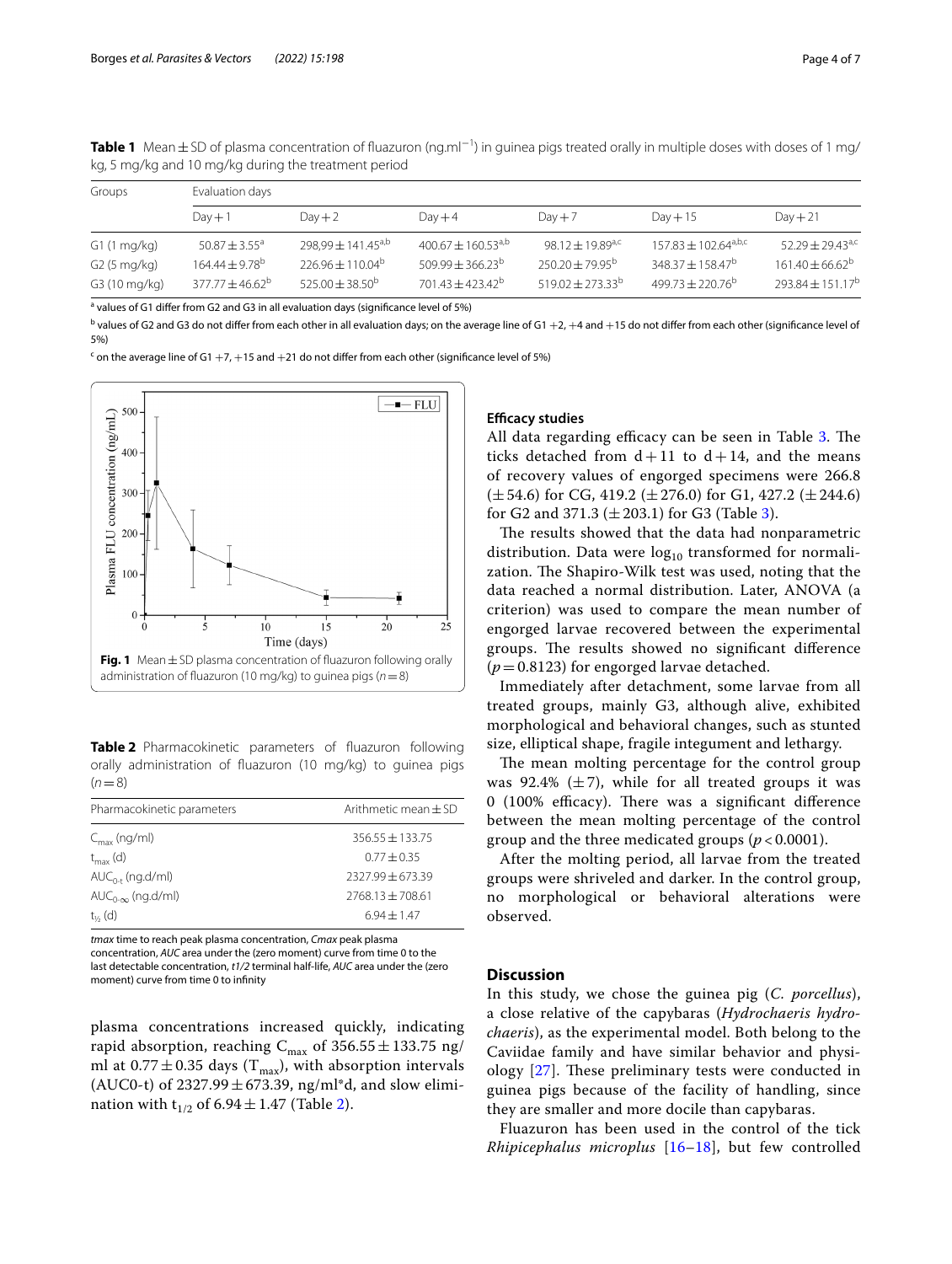| Group          | N of engorged larvae<br>detached          | Larvicidal efficacy (%) | N of nymphs that have<br>molted | Nymphs that have molted<br>(% ) | Molting<br>process<br>inhibition (%) |
|----------------|-------------------------------------------|-------------------------|---------------------------------|---------------------------------|--------------------------------------|
| CG             | $266.8^{\text{1}} \pm 54.6^{\text{a}}$ *  |                         | $247.0^{1} \pm 55.1$            | $92.4^{\circ} \pm 7.0^{\circ}$  |                                      |
|                | $(189 - 359)^2$                           |                         | $(176 - 330)^2$                 | $(77.5 - 99.2)^2$               |                                      |
| G1             | $419.2^{\text{1}}$ ± 276.0 <sup>a**</sup> | 0                       | 0 <sup>1</sup>                  | $0^{1, b}$                      | 100                                  |
|                | $(132 - 777)^2$                           |                         | $(0)^2$                         | $(0)^2$                         |                                      |
| G <sub>2</sub> | $427.2^1 \pm 244.6^{\text{a}}$ **         | $\Omega$                | 0 <sup>1</sup>                  | $0^{1, b}$                      | 100                                  |
|                | $(227 - 788)^2$                           |                         | $(0)^2$                         | $(0)^2$                         |                                      |
| G <sub>3</sub> | $371.3^1 \pm 203.1^{\text{a}**}$          | 0                       | 0 <sup>1</sup>                  | $0^{1, b}$                      | 100                                  |
|                | $(101 - 598)^2$                           |                         | $(0)^{2}$                       | $(0)^{1, 2}$                    |                                      |

<span id="page-4-0"></span>**Table 3** Evaluation of detached and molting process of engorged larvae of *Amblyomma sculptum* recovered from artifcially infested guinea pigs for control and fuazuron treated groups (at 1, 5 and 10 mg/kg)

a In column of engorged lavae detached the groups do not difer from each other (p=0.8123) and in thecolumn of nymphs that have molted (%) the control group difer from the treated groups (p<0.0001)

<sup>b</sup> n column of nymphs that have molted (%) the treated groups do not differ from each other

*CG* Control group, *G1* 1 mg/kg, *G2* 5 mg/kg, *G3* 10 mg/kg

\* Normal morphology and behavior

\*\* Engorged larvae shriveled and darker

<sup>1</sup> Arithmetic mean

2 Minimum and maximum values

studies are available on the control of heteroxenous ticks, and in all cases the drug was applied topically  $[28-30]$  $[28-30]$  $[28-30]$ .

No statistical diference in the count of detached engorged larvae between the groups was observed. However, despite this absence of the knockdown efect of FLU used as an acaricide, 14 days after engorged larvae incubation, all larvae from treated groups were dead. Furthermore, the engorged larvae, mainly from G3, exhibited morphological and behavioral changes. Oliveira et al. [[28](#page-6-21)], in a study of rabbits treated with diferent doses of FLU (1.25 to 150 mg/kg, poured on) to control *R. sanguineus*, observed the same morphological and behavioral changes in engorged nymphs in groups that received doses of 10 mg/kg. Probably the continued use and the route (oral instead of topical) of FLU applied to the animals of this study infuenced the alterations observed even in the group receiving the lowest dose (1 mg/kg).

To determine whether there was a residual efect of FLU, other infestations of the same animals would be necessary, but since there are several studies proving that guinea pigs acquire resistance to ticks after a frst infestation  $[31-35]$  $[31-35]$  $[31-35]$ , we chose not to infest the animals again.

Data obtained from Study I showed an increase in plasma concentration of FLU with increasing dose on  $day+1$ . However, from day + 4 until the last day of evaluation  $(+21)$ , mean plasma concentrations did not differ significantly between groups. Efficacy results showed that even the lowest dose achieved 100% efficacy against larval molting. These results can allow

choice of a dose between 1 and 10 mg/kg (orally) in further studies to control *A. sculptum* on capybaras.

In Study I, on  $d+7$ , G1 had plasma FLU concentration of 98.12 ng.ml<sup>-1</sup> ( $\pm$ 19.89), similar to the result of Study II on the same experimental day  $(d+7)$ . Since in the multiple dose study (Study I),  $100\%$  efficacy was obtained against conclusion of molting at plasma concentrations of FLU close to 100 ng.ml<sup>-1</sup>, perhaps treatment every 7 days with oral FLU dose of 10 mg/kg would be sufficient to control *A. sculptum* in guinea pigs and possibly in capybaras as well.

Pasay et al. [\[19](#page-6-12)] administered FLU orally for 7 days (10 mg/kg/day) to control *S. scabei* infestation in three pigs and achieved plasma peaks of 300–800  $ng.ml^{-1}$ on day 7, similar to the result observed in Study I, with average of 701.43 ng.ml<sup>-1</sup> on day 4 (plasma peak) in animals treated with 10 mg/kg/day. Although those authors did not calculate the pharmacokinetic parameters, we observed the same behavior, with rapid absorption and slow elimination until no detection on day 28.

The use of FLU as ectoparasiticide and its pharmacokinetic parameters were described by Lopes et al. [[18](#page-6-11)] and Ferreira et al.  $[22]$  $[22]$  for pour-on formulations in cattle (2.5 mg/kg, single dose). However, according to Flajs and Grabnar [\[36](#page-6-25)], although the comparison of pharmacokinetic parameters between diferent species and with diferent administration routes is not recommended, it is still possible to compare the average time when levels of the drug can be detected in the blood plasma.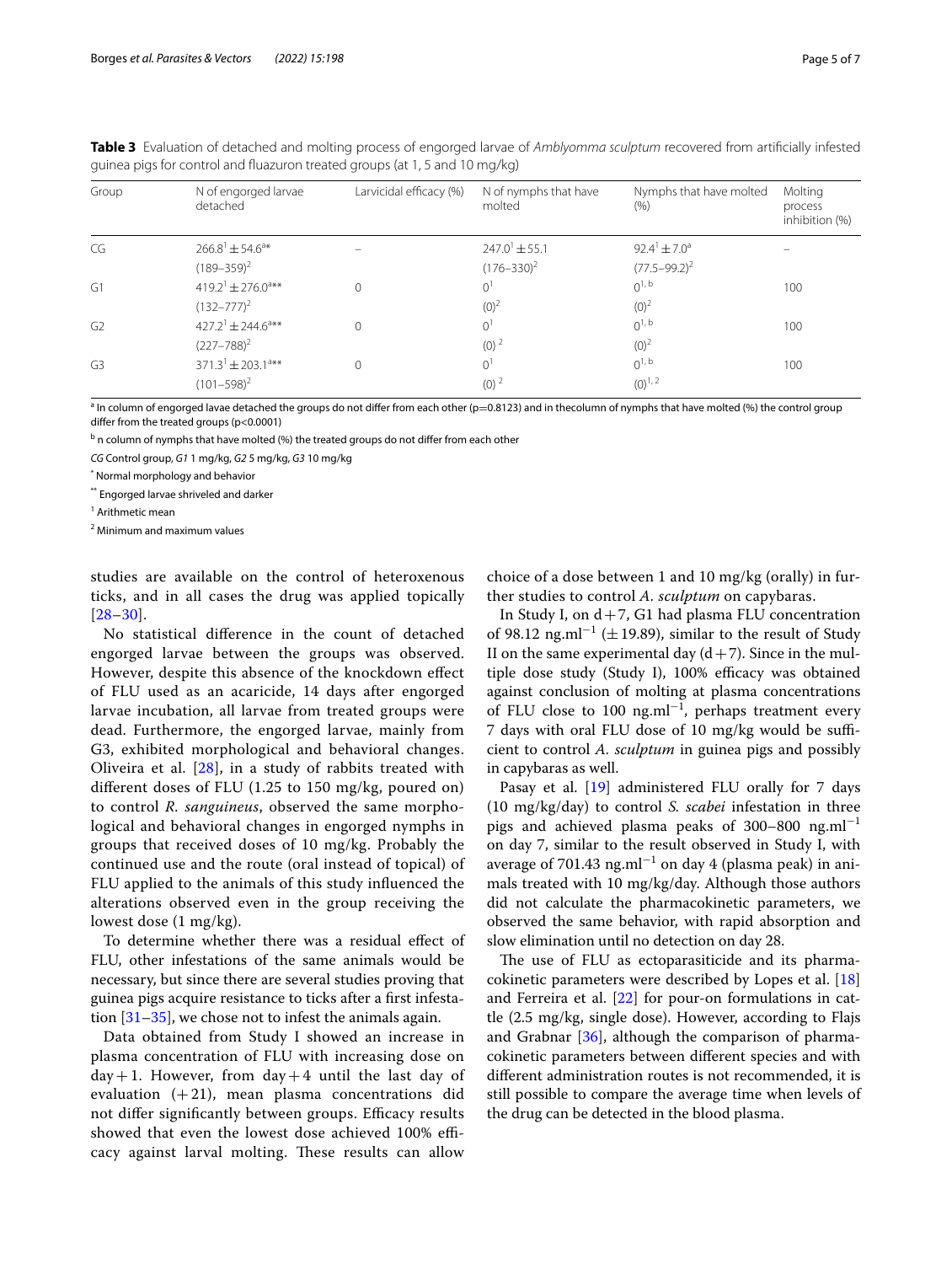In Study II, we observed the same pattern of quick absorption and slow elimination of FLU as reported by Lopes et al. [\[18](#page-6-11)] and Ferreira et al. [\[22](#page-6-15)].

No data exist on efective systemic FLU dosages for the control of *A. sculptum* in guinea pigs or capybaras, and there are only a few studies in which FLU was given orally to animals for control of feas [\[20](#page-6-13), [21\]](#page-6-14), mites [[19](#page-6-12)] and ticks  $[20]$  $[20]$ . The latter research group conducted a field trial of FLU in woodrats against feas and ticks, but it did not reduce tick counts during a year of evaluation, with doses from 1 to 40 mg/kg given in feed cubes. However, the authors attributed the absence of count reduction to the extended life cycle of the species of ticks in the studied area (e.g. *Ixodes pacifcus* can take as long as 3 years to complete its life cycle). It is possible that in a controlled study, the authors would have observed the results they expected.

The population imbalance of capybaras in certain areas is indicated as the main cause of excessive tick infestation, causing an important ecological impact, with risk to public health due to the transmission of the bacterium *R. rickettsii* by the tick *A. sculptum*. All attempts to control tick infestations in environments where there are capybaras have been based on either removing these animals or placing fences around areas frequented by capybaras in an attempt to isolate them from people who visit parks [[37\]](#page-6-26) or placing horses treated with ectoparasiticides in those areas (acting as traps) [[38\]](#page-6-27).

However, the results obtained have shown that the control of spotted fever is highly complex because of the many factors involved, requiring strategic control [\[39](#page-6-28)]. Therefore, actions are needed to enable population control of capybaras, environmental control of the evolutionary forms of *A. sculptum*, isolation of the most critical areas of parks to minimize human contact with ticks and, last but not least, the search for tools that enable tick control at the time they are parasitizing capybaras.

The topical application of products with acaricidal efect on capybaras is unfeasible because of the need to capture these animals and the fact they remain in the water for many hours. Based on the satisfactory results obtained in this study, combined with methods already employed to control ticks in free-living rodents, our results allow future tests with the use of fuazuron in parafn blocks (feed cubes) to control the tick *A. sculptum* in capybaras.

## **Conclusions**

The results of this study indicate that the plasma availability of FLU administered orally in guinea pigs is efective against engorged *A. sculptum* larvae, bringing perspectives for the development of palatable feed cubes containing FLU for control of *A. sculptum* on free-living

capybaras and also to prevent BSF in areas where capybaras have been shown to play a primary role.

#### **Acknowledgements**

The authors would like to thank Dr. Silvana Gonçalves de Paula for the contributions to improving our paper.

### **Author contributions**

DAB: Methodology, writing - review and editing, YPC: Methodology, writing review and editing, VDM: Methodology, MCCA: Methodology, writing - editing, TPF: Methodology, IVB: Methodology, EASL: Methodology, JPF: Methodology, FBS: Funding acquisition, Supervision, writing - review and editing. All the authors read and approved the fnal manuscript.

#### **Funding**

This study was supported by the Foundation to Support Technological Research (Fundação de Apoio à Pesquisa Tecnológica, FAPUR) at the Federal Rural University of Rio de Janeiro, the Office to Coordinate Improvement of Higher Education Personnel (Coordenação de Aperfeiçoamento Pessoal de Nível Superior, CAPES) and the National Council for Scientifc and Technological Development (Conselho Nacional de Desenvolvimento Científco e Tecnológico, CNPq).

#### **Availability of data and materials**

Supporting data for the conclusions of this article are included within the article and its additional fles. The raw datasets used and analyzed during this study are available upon reasonable request.

#### **Declarations**

#### **Ethics approval and consent to participate**

All the procedures on animals were approved by the Ethics Committee of the Veterinary Institute of the Federal Rural University of Rio de Janeiro (code 575713121; 96044140721 and 7699190418).

#### **Consent for publication**

Not applicable.

#### **Competing interests**

The authors declare that they have no competing interests.

#### **Author details**

<sup>1</sup> Animal Parasitology Department, Veterinary Institute, Federal Rural University of Rio de Janeiro, Seropédica, RJ, Brazil. <sup>2</sup> Pharmaceutical Science Department, Health and Biological Science Institute, Federal Rural University of Rio de Janeiro, Seropédica, RJ, Brazil.

Received: 18 March 2022 Accepted: 13 May 2022 Published online: 10 June 2022

#### **References**

- <span id="page-5-0"></span>1. Nava S, Beati L, Labruna MB, Cáceres AG, Mangold AJ, Guglielmone AA. Reassessment of the taxonomic status of *Amblyomma cajennense* with the description of three new species, *Amblyomma tonelliae* n. sp., *Amblyomma interandinum* n. sp. and *Amblyomma patinoi* n. sp., and reinstatement of *Amblyomma mixtum*, and *Amblyomma sculptum* (Ixodida: Ixodidae). Ticks Tick Borne Dis. 2014;5:252–76.
- <span id="page-5-1"></span>2. Martins TF, Barbieri ARM, Costa FB, Terassini FA, Camargo LMA, Peterka CRL, et al. Geographical distribution of *Amblyomma cajennense* (*sensu lato*) ticks (Parasitiformes: Ixodidae) in Brazil, with description of the nymph of *A. cajennense* (*sensu stricto*). Parasit Vectors. 2016;9:1–14.
- <span id="page-5-2"></span>3. Campos-Krauer JM, Wisely SM. Deforestation and cattle ranching drive rapid range expansion of capybara in the Gran Chaco ecosystem. Glob Change Biol Bioenergy. 2011;17:206–18.
- <span id="page-5-3"></span>4. Vucetich MG, Deschamps CM, Olivares AI, Dozo MT. Capybaras, size, shape, and time: a model kit. Acta Palaeontol Pol. 2005;50:259–72.